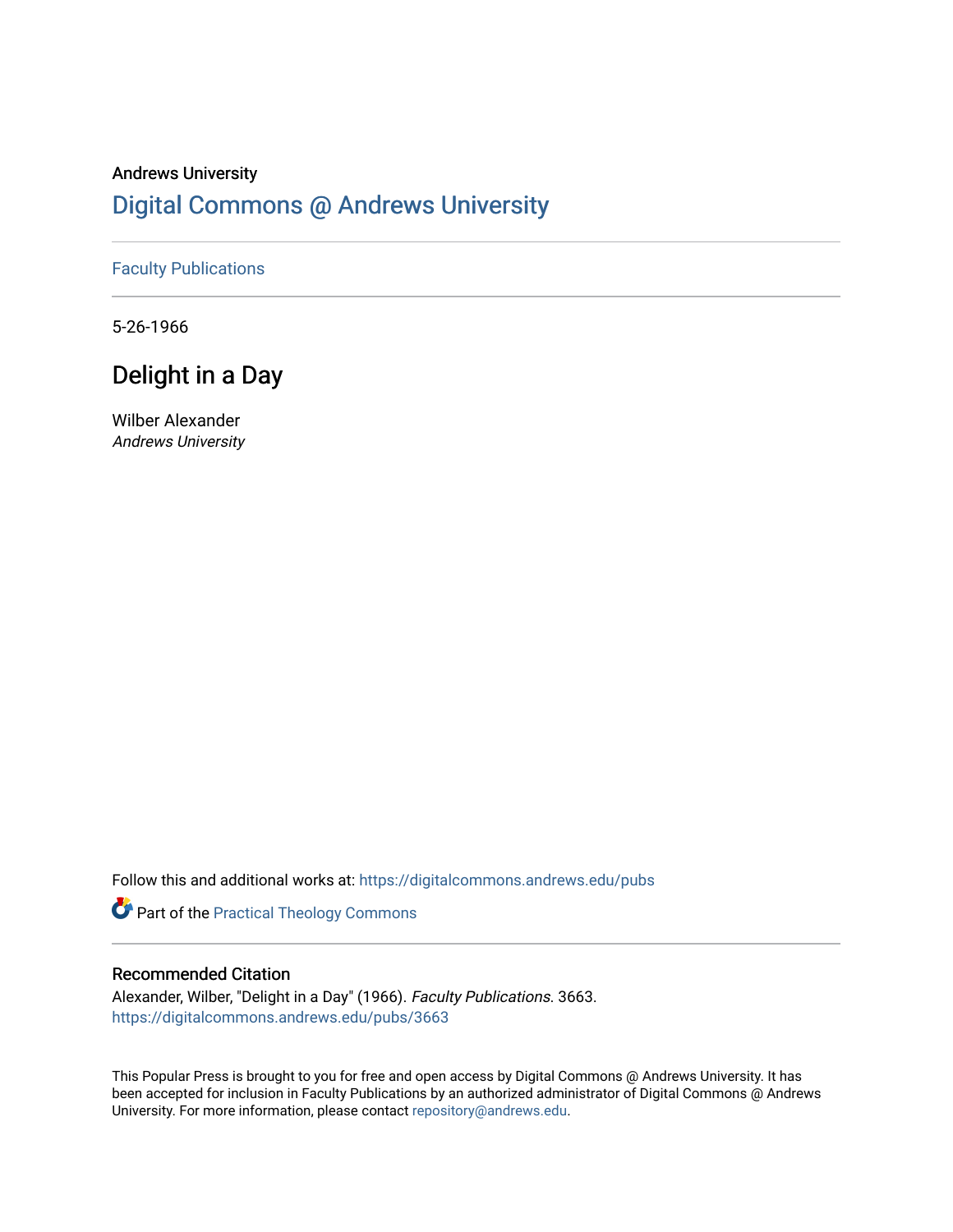

*The Sabbath day is twenty-four hours of heaven let down to earth to give us a foretaste of eternity.* 

> **By WILBER ALEXANDER**  *Professor of Theology, Andrews University*

**DELIGHT in a DAY** 

**AMONG** the almost innumerable topics to be found discussed in the Scriptures is time. If you look between the pages of your Bible you will find, from Genesis to Revelation, an eternity, with earth-time MONG the almost innumerable topics to be found discussed in the Scriptures is time. If you look between the pages of your Bible you will find, wedged into it. You will find historical time, the record of events described in days, months, and years. You will find prophetic time, predicting the future for God's people and His universe. You will find personal time, the lifetime of an individual, containing the time between his birth and his death; the time of accountability to the time of the close of human probation; the times of decision that face all men and women. Another reference to the dimension of time begins early and runs throughout the Scriptures. In Genesis 2 we read: "And on the seventh day God finished his work which he had done, and he rested on the seventh day from all his work which he had done. So God blessed the seventh day and hallowed it, because on it God rested from all his work which he had done in creation" (Gen. 2:2,  $3\frac{1}{2}$ , R.S.V.).

Man's week contains 168 hours. God has given man six sevenths of this time, 144 hours, to use in work, play, and contemplation. God asks that man give one seventh of that 168-hour week to Him. Surface evidence produces no other reason than God's dem and-request. He said simply, "This day is holy, it has been sanctified, it has been set apart, keep it holy as the Sabbath day."

It is interesting to read in Scripture how man has reacted to this command-request of God, and the ensuing results. Genesis mentions it only by saying that God blessed the day and hallowed it. The book of Genesis was written as a history of God's people, stating God's commands. There were no express commands as to how the day should be kept, nor is there recorded here any of the problems

connected with Sabbathkeeping. It is assumed that those who lived during the time Genesis was written had no problems in keeping the day. They knew that it was a day for sacred purposes. They knew that their God had asked them to keep it.

Exodus 16 next mentions the Sabbath in the experience of the children of Israel in the wilderness. God provided manna for them and told them to go out six days and collect it. On the sixth day, the preparation, they were to collect enough for the Sabbath also. God was testing their loyalty to Him and His command. Some of the mixed multitude who came from Egypt, some who knew God, and knew that He meant what He said, went out Sabbath morning and found **nothing.** 

In Exodus 20 is the command: "Remember the sabbath day, to keep it holy." The remaining chapters of Exodus contain some of the details of Sabbathkeeping. The people responded, "All that the Lord hath said, we will do." Their history from the time of Sinai to the time of the Captivity and the destruction of Jerusalem reveals how often they failed to keep their promise. After the Captivity Nehemiah found men treading the wine presses and animals laden with grapes and figs coming into the city on Sabbath. When he found men and women bringing fish to market he asked, "What is this evil thing you are doing, profaning the Sabbath?" Amos chided the children of Israel because of their Sabbathkeeping. Many of them sat around watching the clock and questioning, When will the Sabbath be past?

After the Captivity, in the time of Christ, we discover that the children of Israel never returned to idol worship. They had discovered a connection between their falling into idol worship and their keeping of the Sabbath. Thus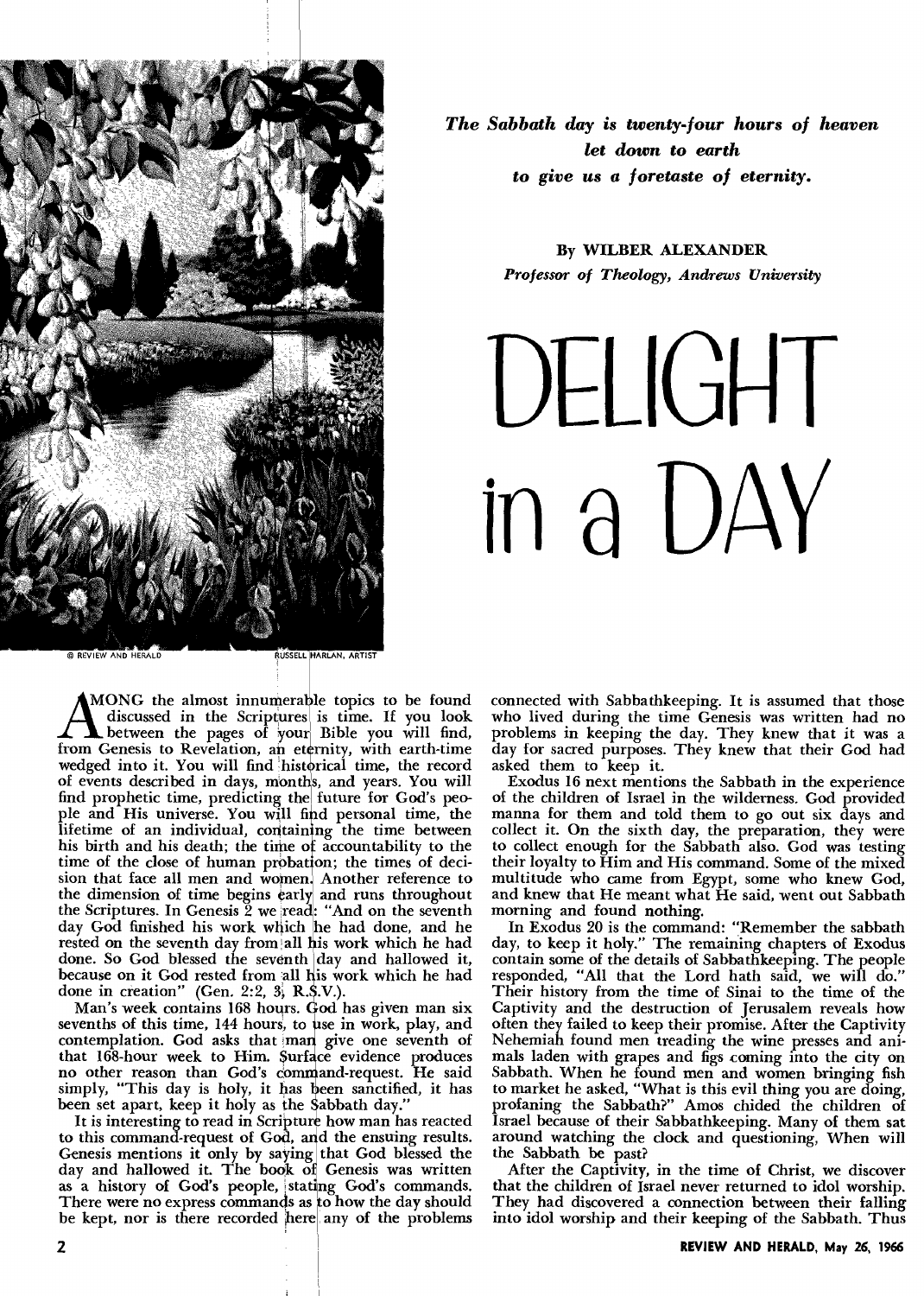they began to add to the Sabbath very scrupulous details to protect themselves from falling again into idolatry, and to make sure they were keeping the full command of God.

By the time Jesus came, so many restrictions had been placed on the day that it was impossible for even the scribes and Pharisees and rulers to keep the day holy. They had some negative rules that endorsed absolute rest from all labor, and positive rules to make the Sabbath a delight. On the positive side they were to wear on the Sabbath the very finest garment they could find. They were to prepare the best food, even if they had to take from charity, or work diligently all week to provide for the Sabbath meal. This was to be a high  $d$ ay, a day of joy.

On the negative side were the specific, burdensome rules —24 chapters of them. The most common labor was that of bearing or carrying something, so a large number of the tractates were related to what would be classed work, as bearing or carrying something. The division line was rather thin. They divided the carrying of a burden into two different acts, lifting up the burden and putting down the burden. Both of these constituted work. To determine how much they could lift or how much they could set down, they established the rule that if the article weighed less than one dried fig it could be carried. The carrying of half a fig from one room to another would be permissible and would not be considered as breaking the Sabbath. If one was reaching his hand into a basket for some fruit and had the fruit in his hand as the Sabbath chimes rang out over the village, he was immediately to drop it, because he would be moving the burden from one locality to another and thereby would be working.

The people were permitted to eat what was already in the oven only if it had formed a crust. On the Sabbath they could heat the oven only with straw so that they would not be tempted to tend the fire or remove the coals. They must never throw hot water over themselves on the Sabbath, for fear that the vapor from their body might cleanse the floor or the walls. The women in Christ's time were forbidden to look in a mirror on the Sabbath lest they

might find a white hair and be tempted to pluck it. If the lady of the house should spill water on her dress she might shake it off, but she must not wring the garment. They could not pluck a blade of grass. Jesus was chided because his disciples plucked some wheat and rubbed it in their hands. This was considered threshing and winnowing, and therefore harvesting.

No bones could be set, no surgery performed on the Sabbath day. If on Thursday or Friday a person had some wadding in his ear for an earache, he might continue to carry this throughout the Sabbath hours. But if the ear started to ache after the Sabbath began, he was not permitted to put anything in the ear, since this would be considered carrying a burden. Trimming the nails was sin, for it constituted work from one hand to the other. People were forbidden to eat an egg laid on the Sabbath, because it should have been laid on a week day. However, if the hen was kept only for fattening, then if she happened to lay an egg it could be eaten.

These rules and regulations confronted Jesus when He came to this earth. He who had created the day, and set it apart for a holy purpose, found that purpose disguised. Jesus spent a great deal of His ministry in helping people understand how the Sabbath should be kept. On the Sabbath He healed the sick. He traveled where necessary. He went into the synagogue and worshiped. He rested on the Sabbath day according to the commandment, for He believed in the day He had established. He often quoted from the Old Testament to help the Israelites understand Sabbathkeeping as it was intended, and that the traditions and legalism they had attached to the day were robbing them of its blessing.

The Sabbath was kept with simplicity by the early church. The women at the tomb prepared for the Sabbath. Yet a few short years after Jesus returned to heaven the significance of the day was changed from one day to the next. In Colonial times men and women were placed in stocks for Sabbath (Sunday) breaking. Ever since, the Sabbath has fluctuated between a holy day and a holiday.



The Sabbath testifies to God's infinite love and His creative power. By keeping His day holy we testify to our acceptance of His love and power.